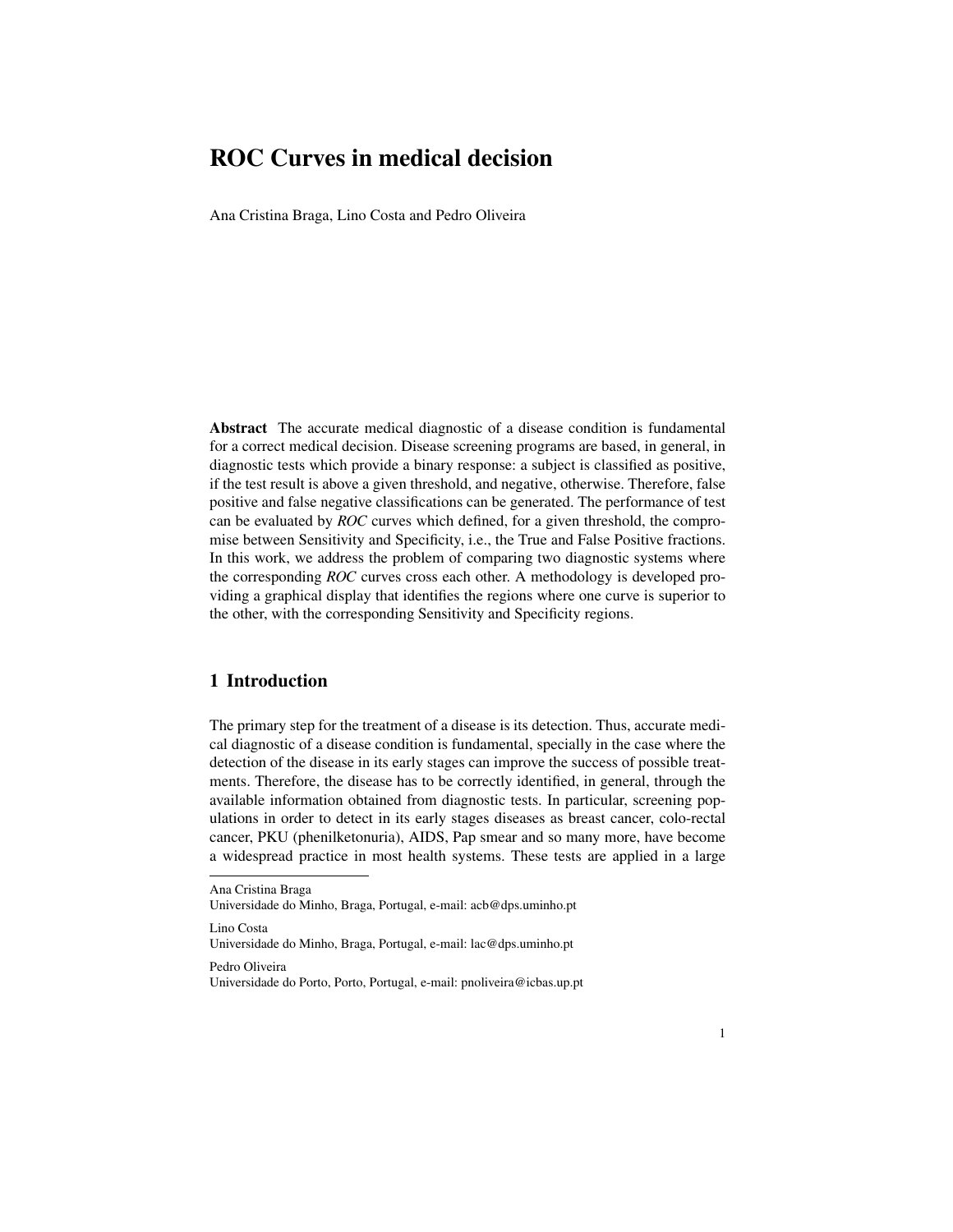scale, with a positive cost benefit relation and, if possible, should be non invasive. Thus, through these widespread screening tests, positive results signal patients to be followed with medical diagnostic. Thus, screening can be viewed as diagnostic test and, in this sense, approached by statistical modeling. There are diagnostic tests that produce a binary result, positive or negative, and so, the subject has or does not have the disease. For instance, the diagnostic of genetic diseases is done by the presence or absence of a specific gene, thus producing a simple Yes or No response. In this work, a continuous or ordinal response is considered and, in general, a threshold is used to classify cases as positive, if above the given threshold, and negative, otherwise. The question to be answered is how to set this threshold so that misclassification is minimized, i.e., positive cases classified as negative and negative cases classified as positive and, in the presence of two alternative diagnostic tests, how to determine the one that performs better.

#### 2 Classification

### *2.1 Classification for binary tests*

In the case of a binary response, the variable *D*, represents the subject status, and *X* the result of the diagnostic test,

| $D = \{$ | disease                |  | $\int$ 1 positive for disease |
|----------|------------------------|--|-------------------------------|
|          | $\log$ 0 non – disease |  | 0 negative for disease        |

Therefore, there are four classification possibilities for a given test result, which are presented in Table 1.

| <b>Table 1</b> Classification results |  |
|---------------------------------------|--|
|                                       |  |

| $D=0$ | $D=1$                                  |
|-------|----------------------------------------|
|       | $ X = 0 $ True negative False negative |
|       | $X = 1$ False positive True positive   |

Thus, according to the test results, the False Positive *FPF*, the True Positive *T PF*, True Negative *TNF* and False Negative *FNF* can be defined,

- $FPF = P[X = 1|D = 0]$  *TNF* =  $P[X = 0|D = 0]$
- $TPF = P[X = 1|D = 1]$   $FNF = P[X = 0|D = 1]$

where the pair (*FPF*,*T PF*) provides the probabilities of the errors,

$$
TPF + FNF = 1 \qquad TNF + FPF = 1
$$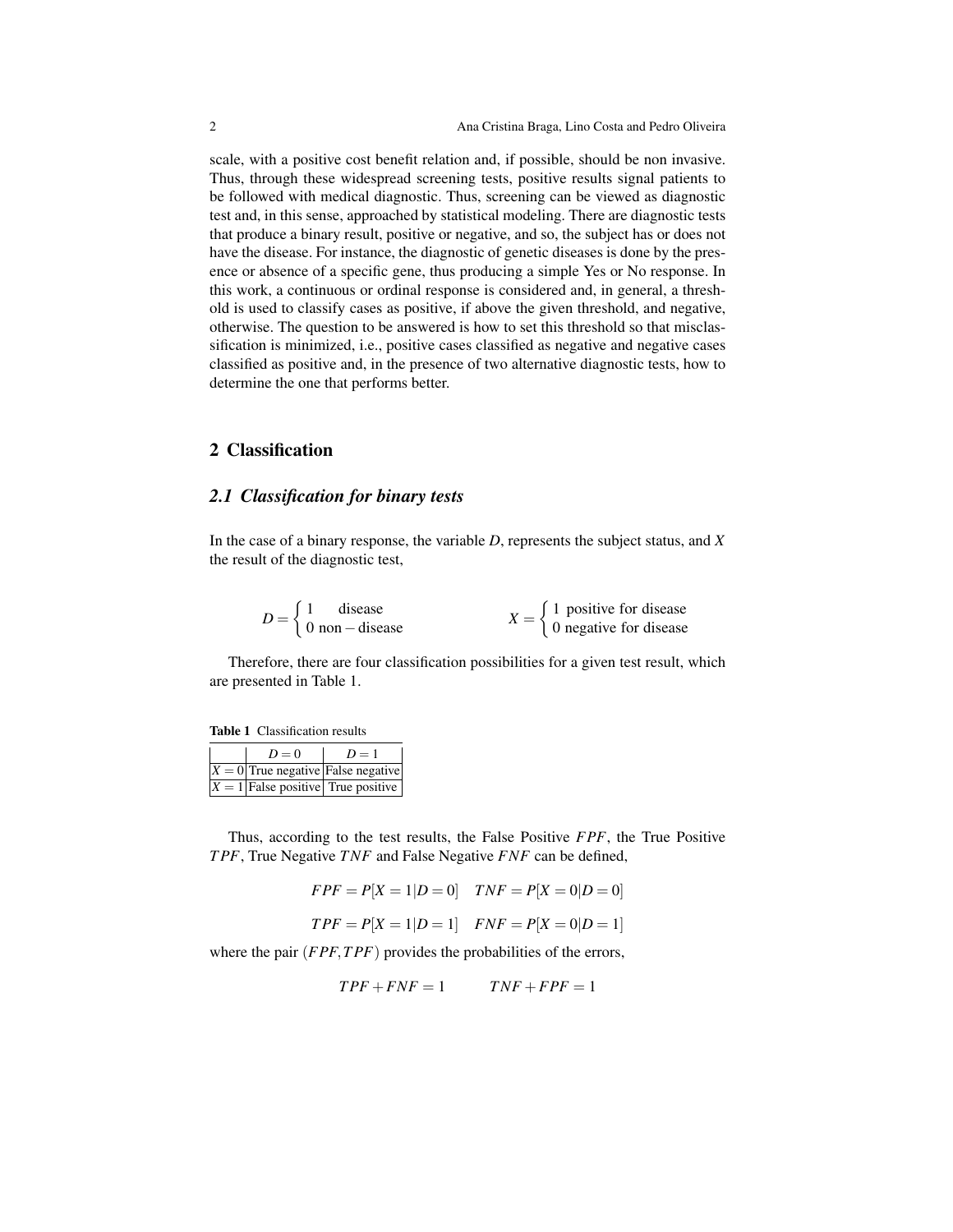ROC Curves in medical decision 3

These fractions are, in general, presented as Sensitivity (*T PF*) and Specificity (1− *FPF*). Sensitivity can be perceived as the capacity of the diagnostic test to detect the disease in a given subject, whereas Specificity can be interpreted as the capacity of the test to exclude individuals without the disease. Therefore, for any diagnostic test the aim is to have a high Sensitivity and a high Specificity.

# *2.2 Classification for non-binary tests*

The previous section presented the classification of test results in the case of a binary response. However, there are many tests where the response is not binary, and can be presented on a continuous or ordinal scale. Examples of such tests measured on a continuous scale are the biomarkers for cancer such as PSA and CA 125, the diagnostic of kidney disease through the level of creatine, the presence of a heart condition based on the total cholesterol level or the readings of blood pressure; on the other hand, a ordinal scale can be used in the classification of radiologic images (present, possible, absent), or in the classification of clinical symptoms (severe, moderate, mild, not present).

Without loss of generality, it will be considered that larger values of *X* are indicative of the presence of the disease. In order to classify the results, a dichotomous decision rule will be used based on a given threshold. This rule underlies the medical decision, which supports the decision to treat or not to treat a particular patient. For instance, in the case of the biomarker for prostate cancer the threshold is 4.0 ng/mL of serum PSA and for total cholesterol is 190 mg/dL. Fixing a giving threshold has to take into consideration the consequences of the decision. In the case of AIDS, wrongly classifying an individual as diseased or failing to detect that the individual has the disease, has serious implications, for the individual in the first place, but also for the society at large. Furthermore, other factors must be taken into consideration such as the costs of the test and the treatment of the disease in a more advanced status, the severity of the disease and the characteristics of treatment (for instance, surgery required or not).

The evaluation of the performance of diagnostic tests, the definition of a threshold, has been studied quite a long time and firstly in other areas such as signal detection theory and psychology. It should be mentioned the pioneering works of Fechner (1801–1887), Thurstone (1887–1955) Blackwell (1940) and later the contributions of [10, 11, 7, 6, 2, 9].

### *2.3 The ROC curve*

For a continuous decision variable *X*, as the threshold varies, different pairs of *T PF* and *FPF* are defined. The projection of these pairs on a plane defines a curve, denoted as Receiver Operating Characteristic (*ROC*) Curve. Let us consider as *c* the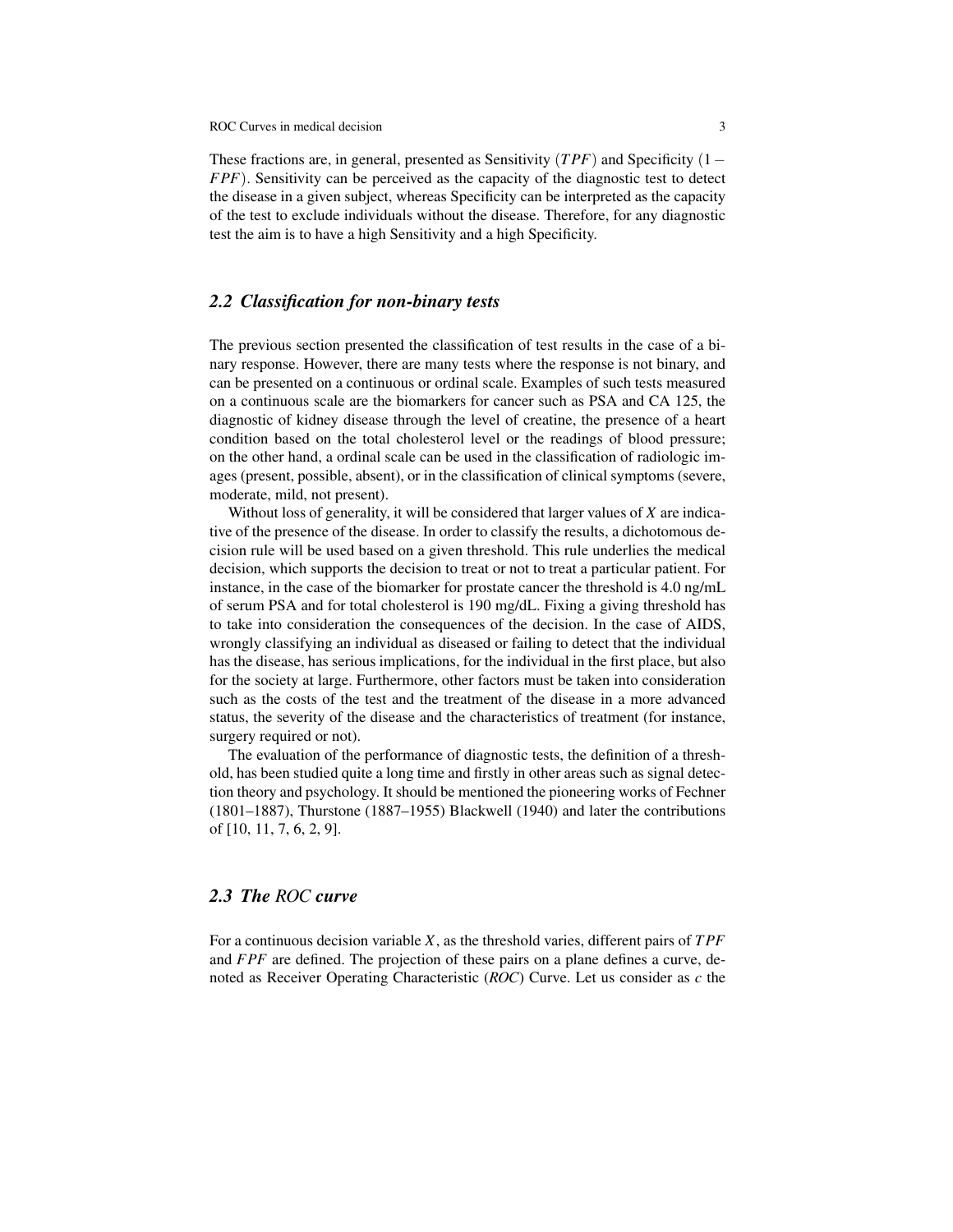threshold, or cut-off value, which classifies the patient as Positive if  $X > c$  and Negative if *X* < *c*. Therefore, the True (*T PF*) and False (*FPF*) Positive Fractions depend on the threshold *c*,

$$
TPF(c) = P(X \ge c|D=1) \quad FPF(c) = P(X \ge c|D=0)
$$

For a given *c*, each pair (*FPF*,*T PF*) defines a point on the *ROC* curve which can be defined as

$$
ROC(.) = \{ (FPF(c), TPF(c)), c \in (-\infty, +\infty) \}.
$$

The most usual performance measure is the area under the curve *AUC*,

$$
AUC = \int_{-\infty}^{+\infty} TPF(c) \, dFPF(c).
$$

Figure 2.3 presents the relation between the threshold value *c* and the true (*T PF*) and false positive (*FPF*) fractions for the distribution of diseased and non-diseased cases and the corresponding *ROC* curve. Dashed lines correspond to diagnostic systems with different discrimination between diseased and non-diseased subjects.



Fig. 1 *T PF* and *FPF* and *ROC* curves.

For a perfect test the curve will pass on the upper left corner since the distribution of diseased and non-diseased cases will be completely disjoint, defining an area equal to unity; for a non informative test, the distributions of diseased and nondiseased cases will be identical, and the curve will coincide with the diagonal. Thus, it is possible to compare two diagnostic systems, even using different measurement scales, since the *ROC* curve transforms both tests to a common reference scale. Moreover, the threshold can be determined in such a way to minimize both errors, False Positive and False Negative fractions, or some function of these fractions that takes into consideration decision costs.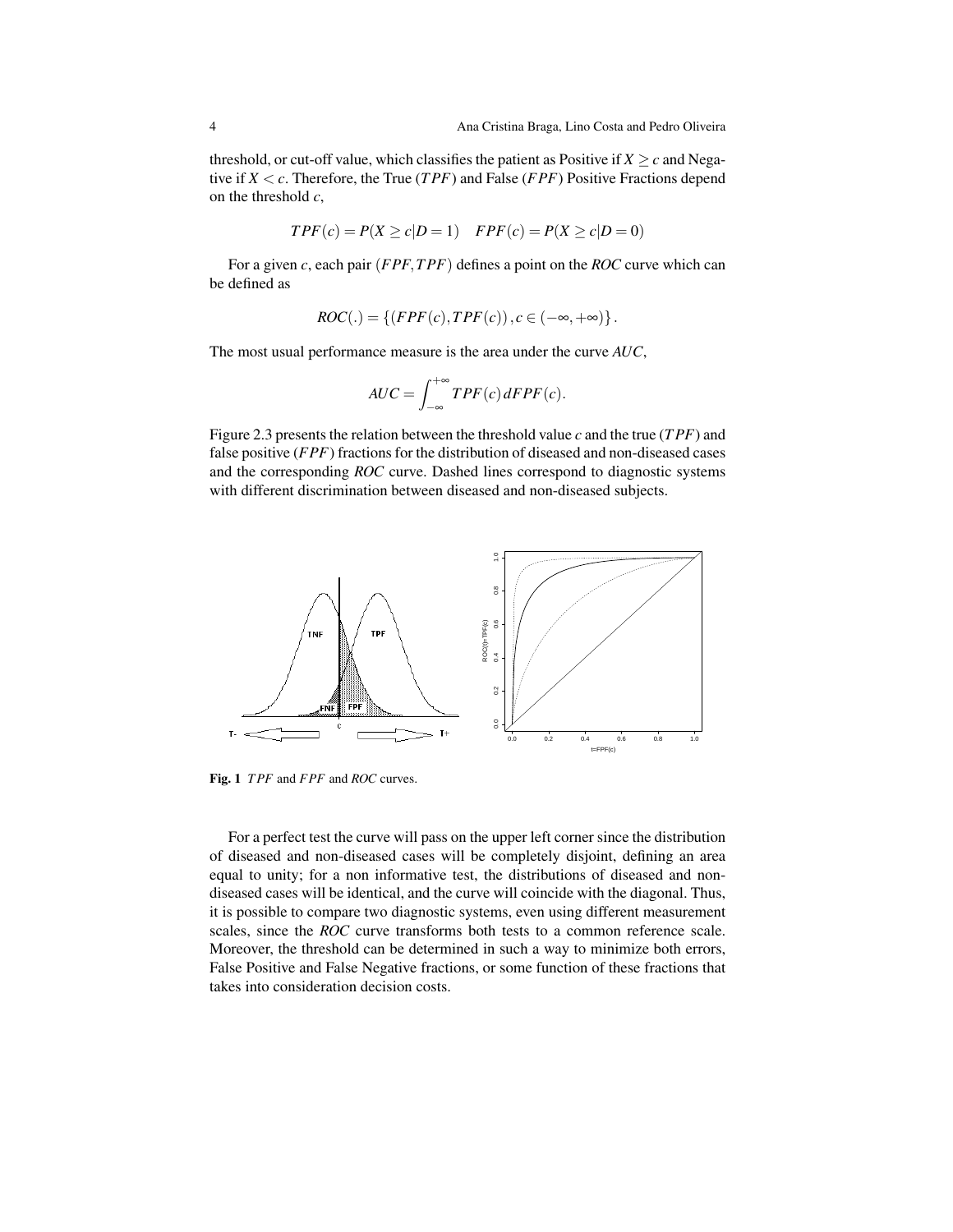ROC Curves in medical decision 5

The *ROC* can be defined as

$$
ROC(t) = TPF(FPF^{-1}(t))
$$

where, for a given threshold  $c, t = FPF(c)$ , with  $t \in (0,1)$ . For two diagnostic systems, in which test *A* is uniformly better than test *B* (please refer to Figure ), then

$$
ROC_A(t) \geq ROC_B(t) \quad \forall t \in (0,1),
$$

as well as

$$
AUC_A \geq AUC_B.
$$

## 3 Global and partial comparison

The usual performance measure for *ROC* curves is the area under the curve (*AUC*). When comparing two diagnostic systems, based on the *AUC* index, the best system, the one which better discriminates positive from negative results, corresponds to the system that exhibits greater *AUC*. This is true, provided that the two curves do not cross each other. If the curves cross each other, this may not be the case.

In order to compare two diagnostic systems, it is necessary to determine the regions, on the *ROC* plane, where one system outperforms the other and vice-versa. For that purpose, we propose a methodology [1] based on sampling lines which can estimate the areas under the curves as well as, the regions where one curve is above the other.

Figure 2 shows, for illustration purpose, an empirical *ROC* curve, the line segments that define this curve, as well as three sampling lines that cross the empirical *ROC* curve. The set of  $n+1$  points,  $(x_i, y_i)$ , defining the *ROC* curve are joined by *n* line segments  $r_i$ , given by,

$$
r_{i+1}(s) = y_{i+1} + m_{i+1}(s - x_{i+1}) \text{ where } m_{i+1} = \frac{y_{i+1} - y_i}{x_{i+1} - x_i} \text{ for } x_i \neq x_{i+1}. \tag{1}
$$

where  $m_{i+1}$  is the slope of the line segment  $r_{i+1}$ . The sampling lines, with origin  $(s_r, t_r)$ , corresponding to  $(1,0)$  on the *ROC* plane, with variable slope, are defined as

$$
l_k(s) = t_R - m_k(s - s_R) \text{ where } m_k = \tan\left(\frac{(K+1-k)\pi}{2(K+1)}\right) \text{ for } k = 1, ..., K, s \le s_R.
$$
 (2)

where  $K+2$  is the number of sampling lines. The sampling lines define a set of triangles, the sides of which are the distance from the reference point to the intersection point, given by

$$
(s_k, t_k) = \left(\frac{t_R - y_i + m_i x_i + m_k s_R}{m_k + m_i}, t_R - m_k (s_k - s_R)\right),\tag{3}
$$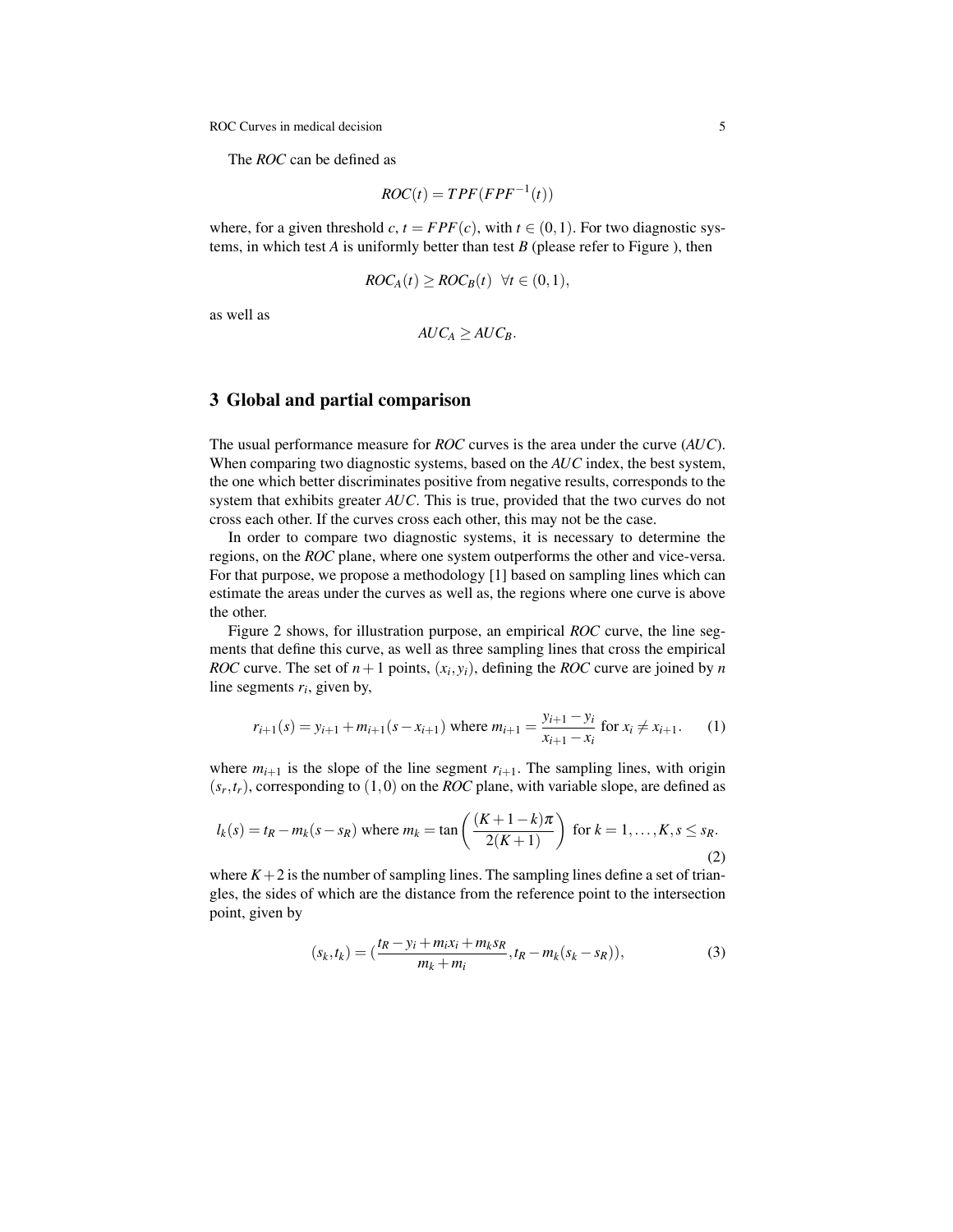whose distance from the reference point is given by

$$
d_k = \sqrt{(s_k - s_R)^2 + (t_k - t_R)^2}
$$
 (4)

and, thus, the area of each triangle is given by

$$
A_k = \frac{1}{2} d_k d_{k-1} \sin\left(\frac{\pi}{2(K+1)}\right) \text{ for } k = 1, ..., K+1.
$$
 (5)



Fig. 2 Empirical *ROC* curve and sampling lines [1].

The number of sampling lines is arbitrarily fixed, but as its number increases, the better will be the estimation of the area [1]. Figure 3 shows an example of two empirical *ROC* curves that cross each other and how the sampling lines can be used for the determination of the area between the two curves. Moreover, this figure shows the region of the *ROC* space where one curve is superior to the other and vice versa. In the adjacent graph, the horizontal axis shows the angles from the sampling lines (for this example, 100 lines have been used) and in the vertical axis, the areas between the two curves are represented. Positive points are the points where curve 1 is better than curve 2. Thus, this approach provides extension and location measures for the comparison of two curves, identifying and quantifying the regions where the differences between the curves occur, and its relation with Sensitivity and Specificity.

In order to evaluate if there are significant differences between the two areas under the curve and to establish, as well, confidence intervals, a permutation test [4] is used. Based on the areas along the *ROC* space, calculated by equation , the differences between the curves, in terms of areas, can be calculated. It should be noted that the differences of the areas between the curves are exchangeable. Considering *T S* as the summation of the differences between the areas, a large number of samples can be generated by exchanging the areas, through the reassignment of the plus and minus sign to the areas. Thus, it is possible to have the overall distribution of *T S*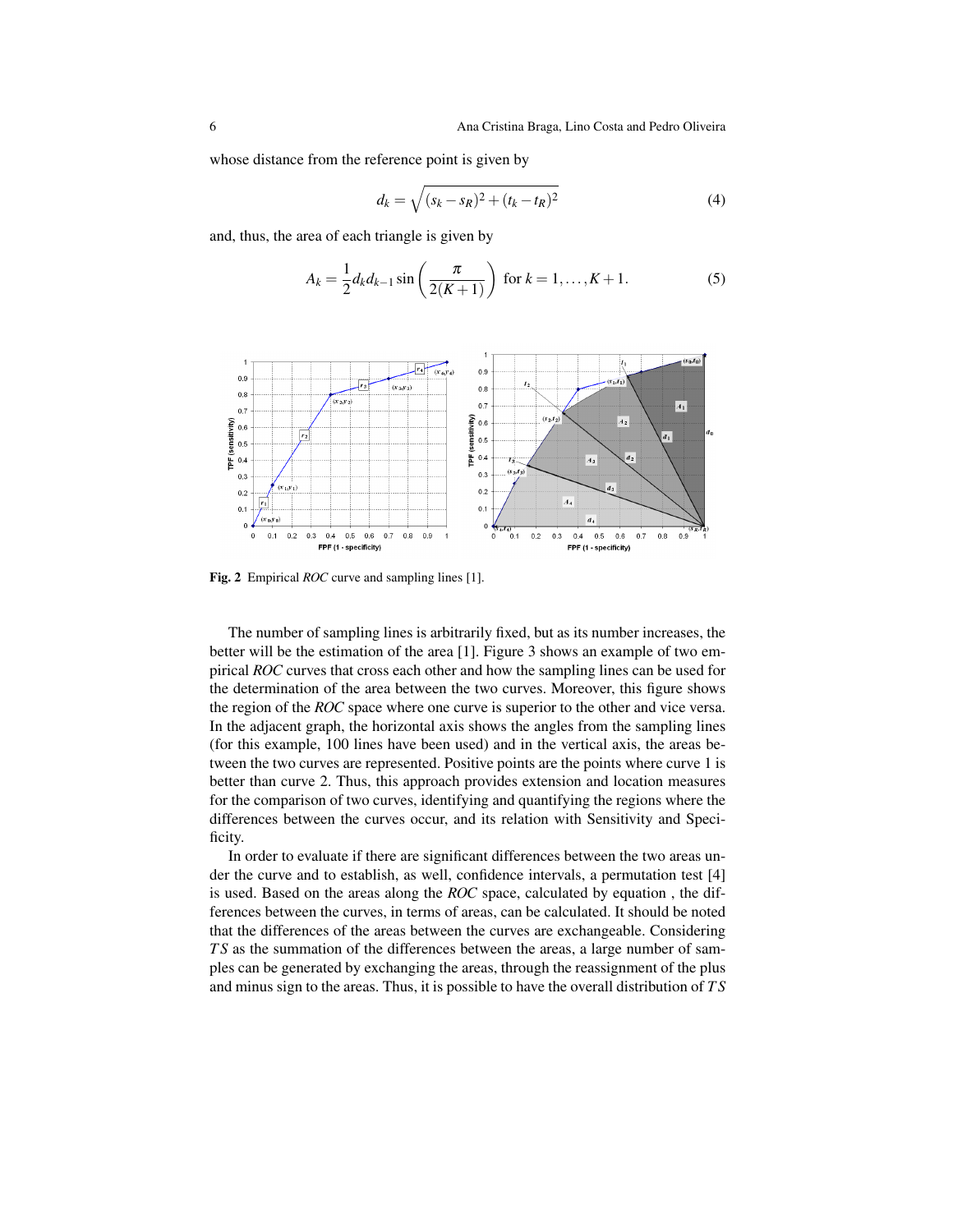

Fig. 3 Area between *ROC* curves, extension and location [1].

and, therefore, to perform a statistical test. The distribution of the distances of the intersection point to the reference point can be generated by bootstrapping, which can be perceived as a *ROC* curve bootstrap distribution, allowing the construction of the percentile bootstrap confidence intervals. Thus, it is possible to calculate confidence intervals for the location and extension measures, which define confidence bands as ilustrated in Figure 4.



Fig. 4 *ROC* curves comparison and confidence bands for extension and location [1].